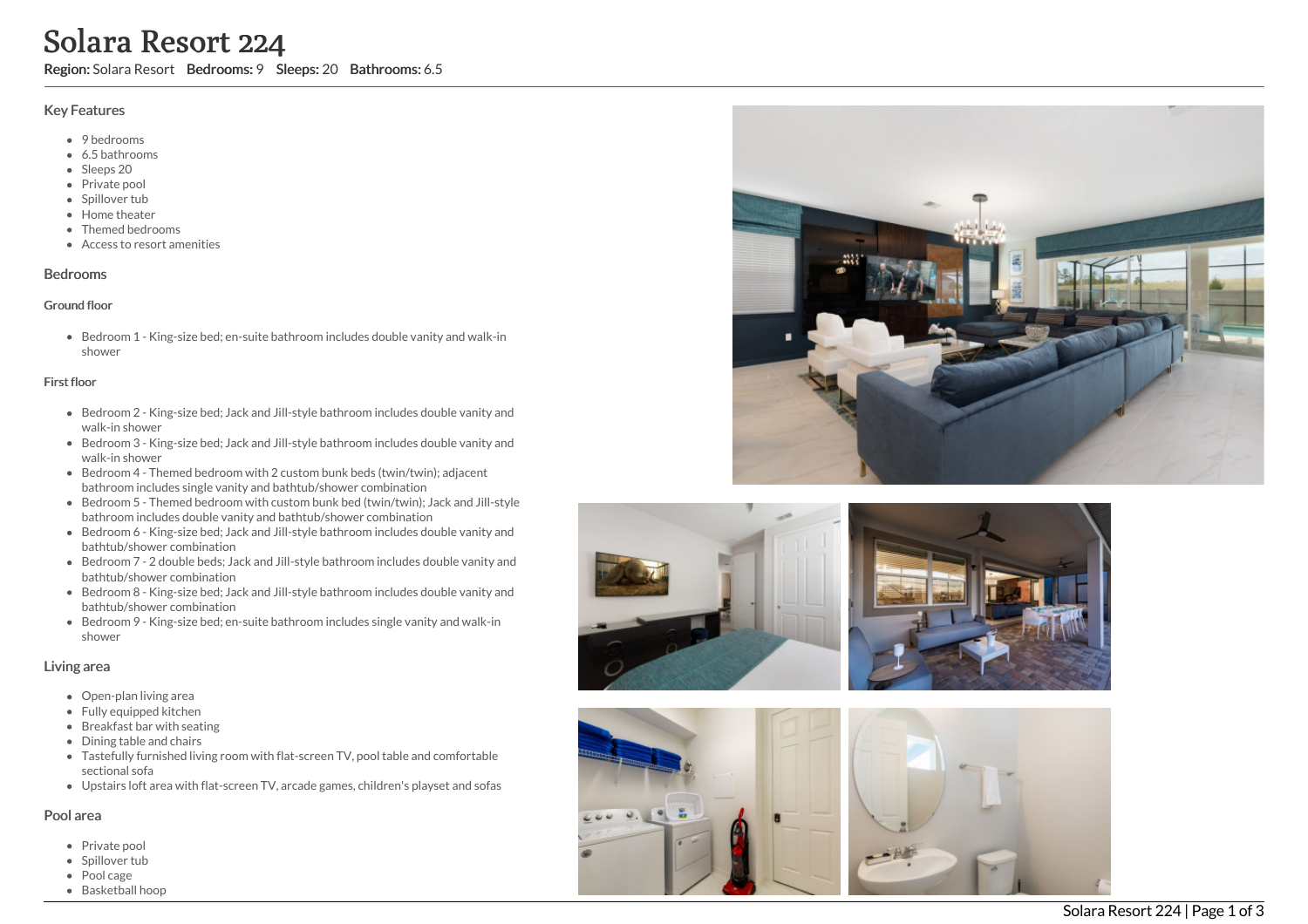- Sunloungers
- Covered lanai with outdoor lounge seating, table and chairs, connect four and foosball table

#### Home entertainment

- Flat-screen TVs in living area and all bedrooms
- Home theater includes projector screen, arcade games and cinema-style seating"

#### General

- Air conditioning throughout
- Complimentary wifi
- Bedding and towels included
- $\bullet$  Private parking

## Laundry room

- Washer and dryer
- Iron and ironing board

## Children's equipment available for hire

- $\bullet$  Crib
- Stroller
- High chair
- Pack and play

# Resort facilities

Located just 8 miles from Disney, Solara Resort is a brand new, exclusive resort offering guests a wide range of luxury amenities for an unforgettable holiday experience. Whether you choose to relax and unwind poolside in your own private cabana, enjoy a drink at the Tiki Bar or take a break at the Gelato cafe - Solara is the perfect place for relaxing under the Florida sun. At the centre of the resort you will find the Clubhouse, which features an extensive water complex with activities to suit the whole family. Kids can enjoy the splash pad and water slide but for the more adventurous, there is the FlowRider wave simulator with an expert team on site to teach you how to surf! Solara also benefits from a range of sporting facilities including a fitness center, sports courts, walking trails and a soccer field. When it $\tilde{A}$  $\tilde{a}$ , $\tilde{a}$ , $\tilde{a}$ , $\tilde{a}$  finally time for a break, guests can relax in the top quality restaurants, cafes and bars available to everyone.

## Places of interest

- Airport 31 miles
- Disney World 8 miles
- Seaworld 18 miles
- Universal Studios 23 miles
- Legoland 30 miles
- Beaches (Cocoa Beach) 79 miles